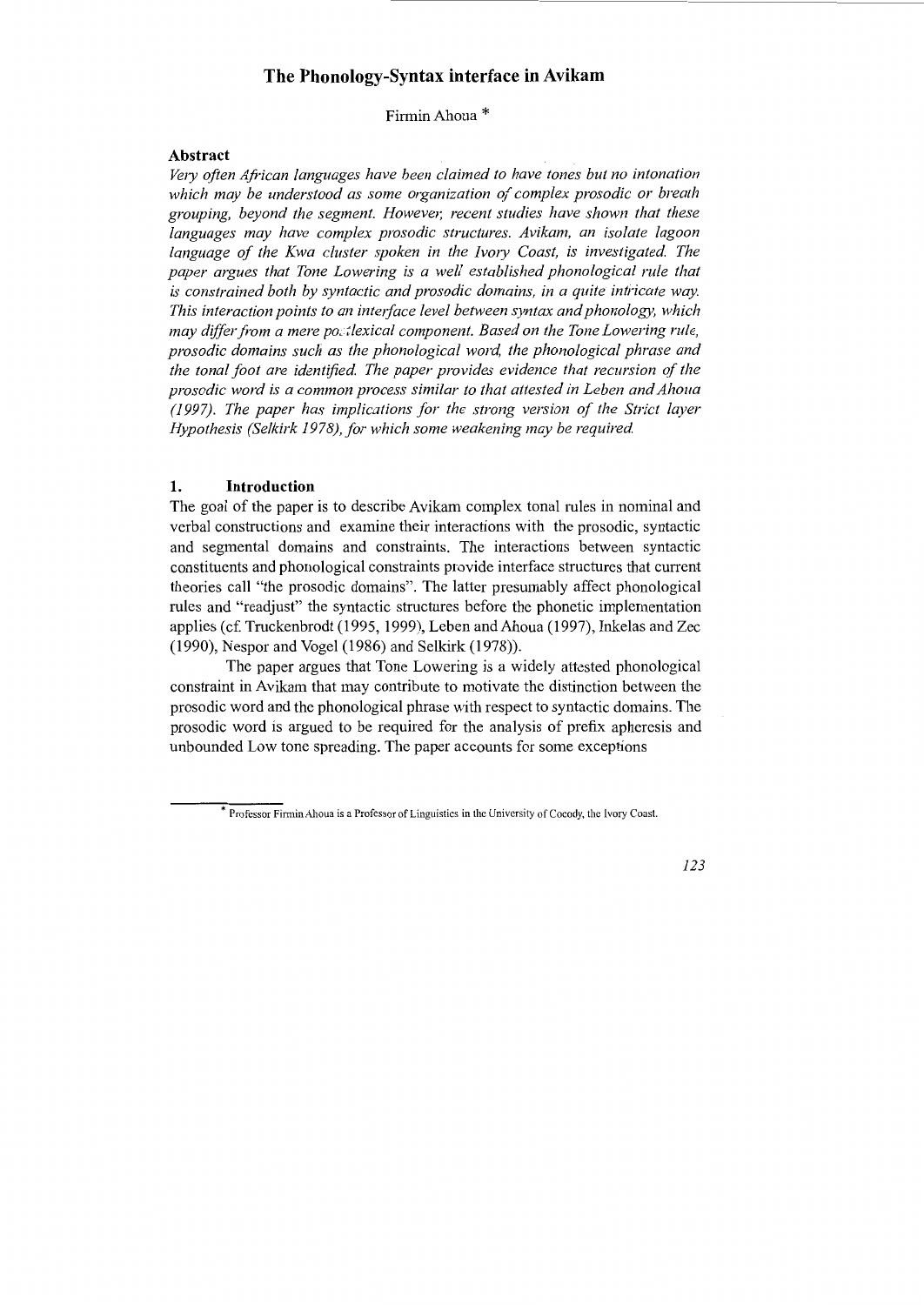to the Tone Lowering Rule generalization by adducing independent evidence from sequences of monosyllabic words. The prosodic word is claimed to have recursive properties. The prosodic phrase on the other hand generally correlates with clauses, and sometimes violate for instance Noun and Adjective and Noun and numeral phrases. The prosodic phrase helps to account for some tonal asymetries between double object constructions and possessive constructions. I then provide evidence that the unbounded Low Tone spreading in disyllabic words is constrained by the tonal foot (cf. Akin and Urua, and Urua 2007 for motivations of the foot). At the syllable level, the Tone Lowering Rule helps to decide whether the surface **[CGV]**  syllables are to be analysed as diphthongs or as a sequence of vowels (disyllabic words) (cf. Ahoua and Leben 1999). The paper thus attempts to contribute to the typology of the prosodic domains and hierachy and their interaction with syntax in Kwa languages, using the recursive approach by Leben and Ahoua (1997).

The paper is organised as follows: Firstly, I provide an overview of the location and classification of the language; secondly, I survey the vowel and consonantal system as the latter is involved in the tonal rule conspiracies of the language. The last sections discuss the interaction between tonal rules and domains.

#### **2. Location and classification of Avikam**

Avikam is a Kwa language of Cote d'Ivoire located between 5° N. and 6° N. Latitude and 4° and 6° W. Longitude. Genetically the language belongs to the Volta-Congo, a subgroup of Niger Congo languages. Stewart (1989) classified the language as an isolated lagoon language under the Nyo cluster, together with Alladian to which it is closely related. The number of speakers is estimated at about 30,000 speakers spread in thirty villages. The language is spoken along the coastal plain of Grand Lahou and Toukouzou and is bordered in the North by Didas, in the West by Godies, in the East by Ahizis and Alladians and in the South by the Atlantic ocean. A careful investigation of the language together with a group of native speakers who have requested us to prepare a literacy primer for them has revealed at least two different dialects. Apart from the mutual intelligibillity, the phonological differences are minor and seem to be limited to segmental correspondences between labial obstruents and labial glides (cf. The word for 'tree' **[eziba] vs [ezuwa]),** alveolar fricatives with palatal ones (cf. **[besi]**  'plantain bananas'vs **[beJi])** in some dialects. I also noted the replacement of final high front vowels with high rounded vowels, as well as a few lexical variations.

The language has been little described. Only few major linguistic works have been published on aspects of its phonology and grammar (Kadio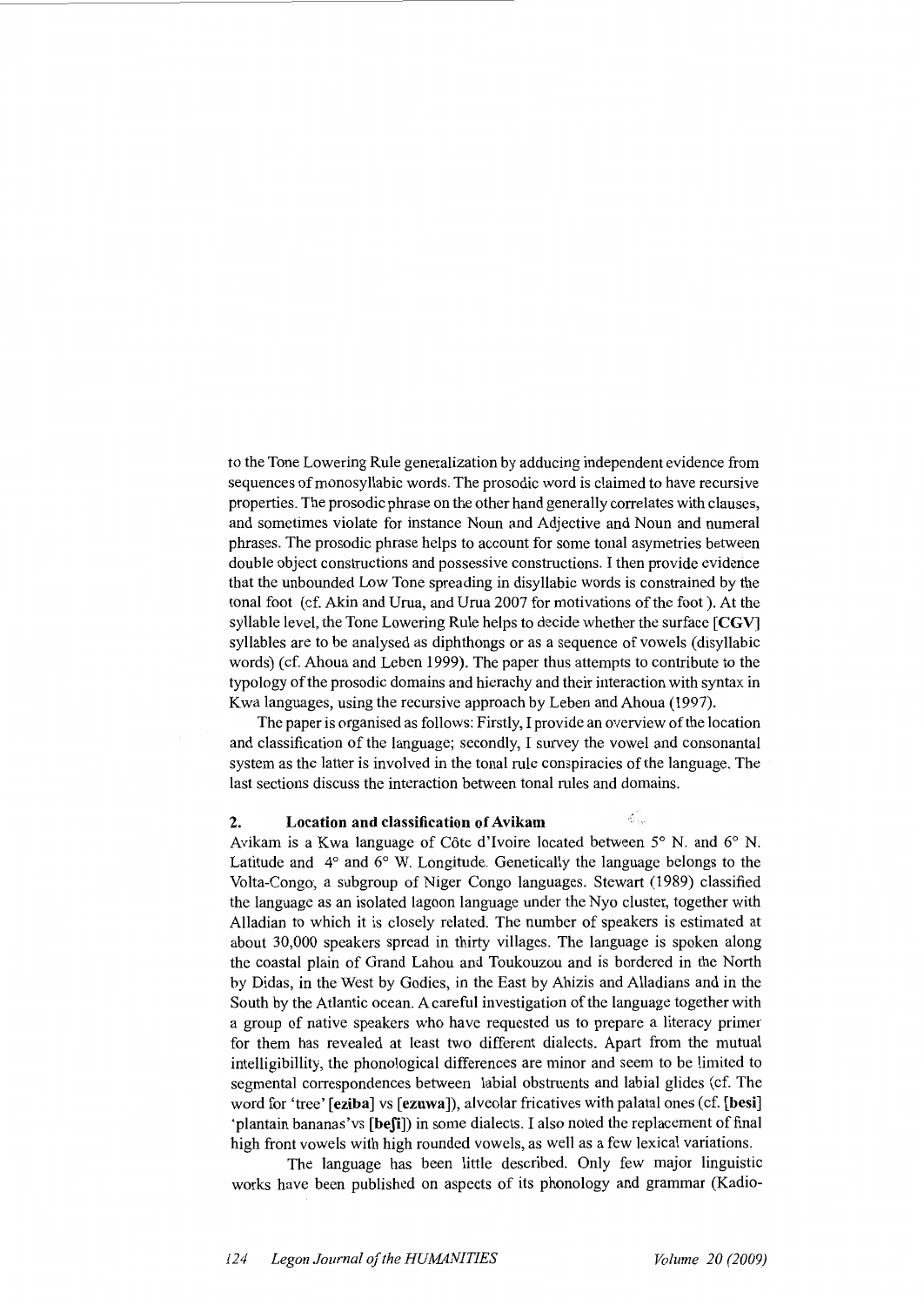Morokro (1978), Duponchel (1971), Herault (1982), Rongier (2002)). None of the preceding works has motivated the Tonal Lowering rule in the nominal system, and its complex interactions with other prosodic domains has not been noticed, though valuable work by Herault (1982) provides some brief remarks on some tonal effects in the verbal system.

The present work is the result of several field works in the area of Grand Lahou on the Kpanda dialect throughout the year 1999. The data has been checked together with many informants to ensure the maximum of consistency. It reflects the present stage of the tonal system of the Kpanda dialect. Here is the opportunity of calling the attention of researchers on the risks of working with only one informant because we encountered variations that were often rejected by other native speakers. We also often met disagreements on some details of pronunciation. Tone is the most sensitive area where individual variations may occur. In that respect, only contrastive pairs taken from the lexical inventory of the language and which have been proved to be stable and documented in various distributions were used as reliable heuristic tools.

### **3. The segmental system of Avikam**

## **3.1 The Consonants**

The language has voiced and voiceless series of sonorants and obstruents including lateral and labial approximants. [3] is a contextual variant of /s/ when followed by a front high vowel. Avikam has only one labial implosive that Hérault (1982) classifies as a sonorant along with the approximants **[l],[j]** and **[w],** an analysis that we adopt in our Figure 1. Its pronunciation is auditively close to that of **[m]**  (cf. Ladefoged, 1969: 6) for a similar observation on Ebrie ). There is, however, no synchronic alternation between the nasals and the sonorants. Following Herault (1982) who has set up a full class of sonorants by including the series of glides, the present classification is represented as in Figure 1 and is motivated later on the basis of the tonal phonology, an argumentation that is not based on the need to satisfy the principle of pattern congruity and symmetry.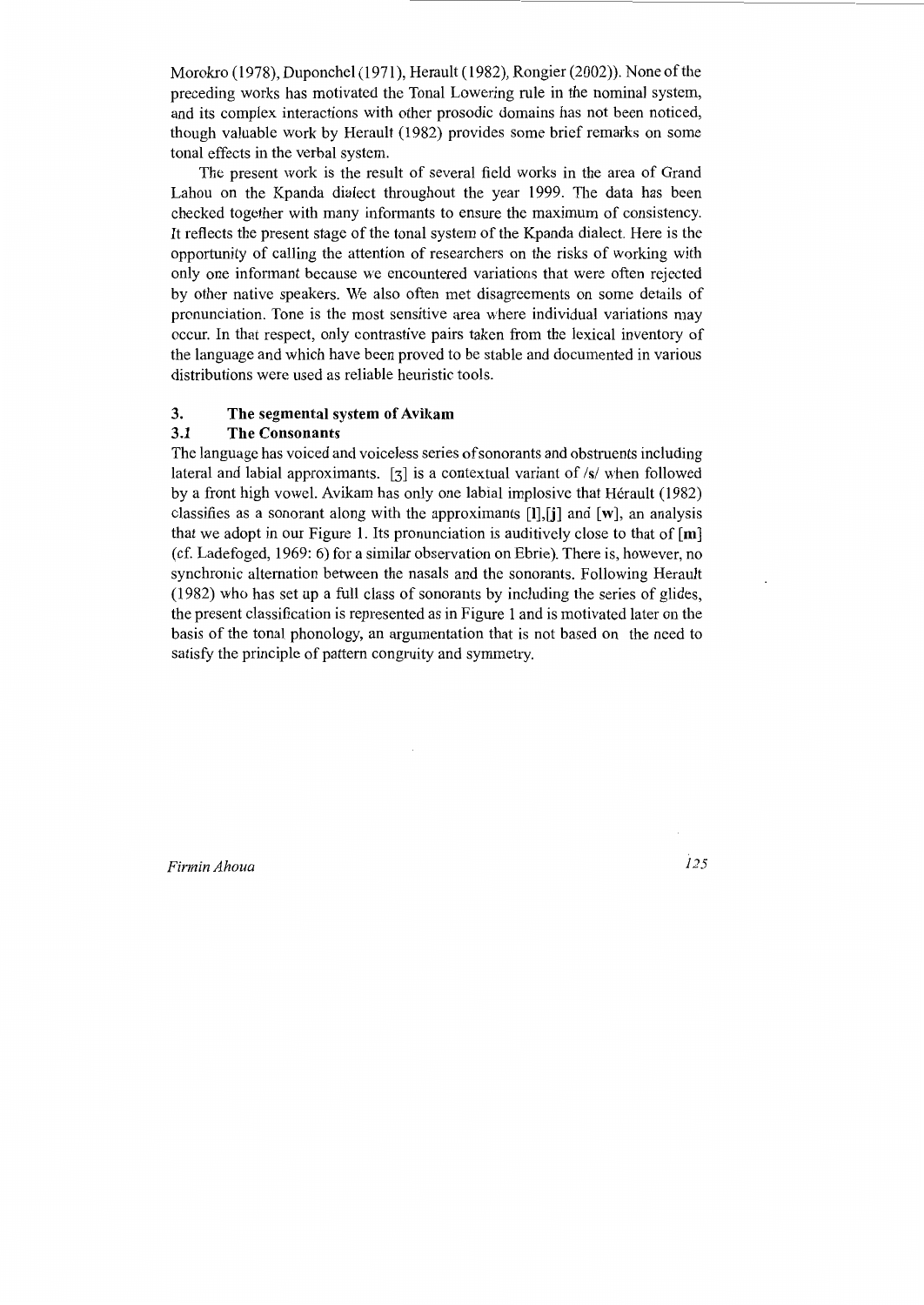|                  | Labials                   | alveolars | palatals         | velars | labiovelars |
|------------------|---------------------------|-----------|------------------|--------|-------------|
| stops: voiceless | p                         |           | С                | k      | kp          |
| stops: voiced    | b                         | d         |                  | g      | gb          |
| Sonorants        | 6                         |           |                  | v      | W           |
| Nasals           | $\left[\mathrm{m}\right]$ | [n]       | $[n]$            | [n]    |             |
| Fric: voiceless  |                           | S         |                  |        |             |
| Fric: voiced     |                           | Z         | $\left[3\right]$ |        |             |

**FIGURE 1: The consonant system of Avikam** 

The segments represented in Figure **1** are all contrastive except the ones in brackets. According to Herault (1982) all the nasal consonants are distributional variants of the approximants. A similar case has been postulated for Potou languages. The status of [ **m]** is less obvious as it may be analysed as a variant of its stop **/b/**  or sonorant **/6/** counterpart. Synchronically, there exist environments where the implosive is realised as nasal **[m].** However, there exists also a true underlying */ml*  as the tonal alternations will show. The latter is opaque to tonal spreading while the surface [ **m]** that is derived from **/6/** is transparent to the same tonal process. Regarding the consonant **/6/,** it should be noted that Avikam belongs to the few Kwa languages that have maintained some older phonological forms of proto-Kwa (cf. Ahoua (2006) for similar data in Tano, a Kwa subgroup).

#### **3. 2. The vowels**

According to Herault (1982:283), Avikam seems to belong to the conservative types of languages of the Kwa group that has the full set of advanced tongue root **(ATR)** and non advanced tongue root **(-ATR)** patterning in lexical items. However, it is crucial to point out that Hérault (1982:262) admits having found no contrast of words containing the **(ATR)** vowels. Lexically, Herault (1982) observed that retracted High vowels were attested only in some twenty words and in borrowings:

> *" ... la langue n 'offre pas d'exemples d'opposition des retractees* [l] *et*  [U] ni entre elles ni aux autres. L'antérieure [I] est attestée dans une *vingtaine de mots où elle n'est jamais initiale : emprunts parfois (le plus souvent a l'anglais :* bagr, *sac), mots autochtones le plus souvent*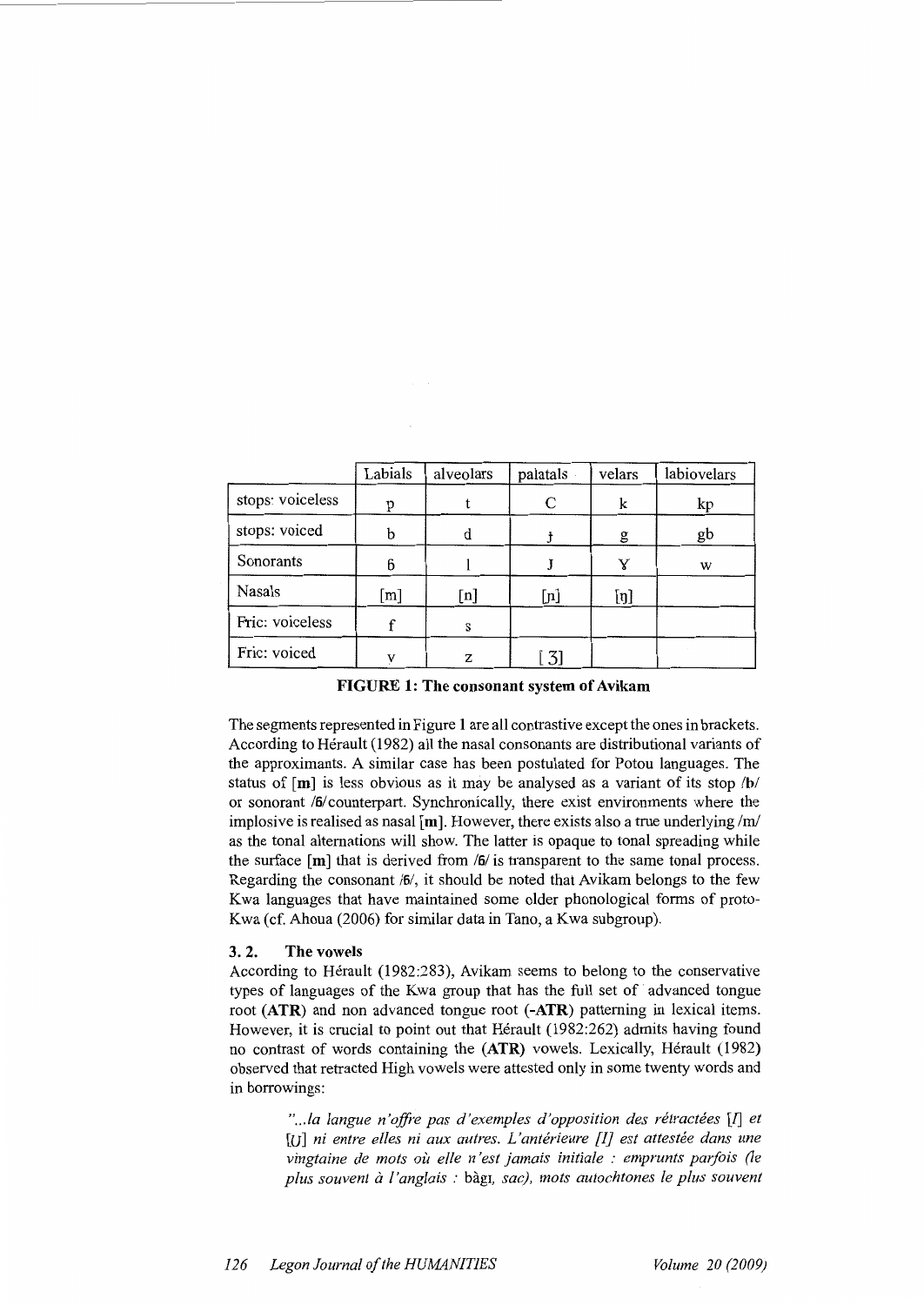*(b;,h,rosee,* as1s£, *joue,kika, ou?, etc .. .). [u] n 'a ete re/eve que dans une dizaine de mots (..)* "

Following Herault (1982) and Duponchel (1971), we represent the vowel system as follows:

|      | $+ATR$ |      | $-ATR$ |            |      |                 | $+ATR$   |      | $-ATR$ |                |
|------|--------|------|--------|------------|------|-----------------|----------|------|--------|----------------|
|      | oral   | nas. | Oral   | nas.       | Oral | nas.            | Oral     | nas. | Oral   | Nas.           |
|      |        |      |        |            |      |                 |          |      |        |                |
| High |        |      |        |            |      |                 | u        | $u$  | U      |                |
| Mid  | e      |      | ε      | $\epsilon$ |      |                 | $\Omega$ |      | С      | $\mathfrak{D}$ |
| Low  |        |      |        |            | a    | $\underline{a}$ |          |      |        |                |
|      |        |      |        |            |      |                 |          |      |        |                |

**FIGURE 2 : The vowel system of Avikam** 

In general, the **ATR** alternations of the type that is attested in most Tano languages are quite limited in Avikam to the domain of Noun phrases (determiners and nouns), and verbal syntagmas (verbs and their clitic pronouns). In addition to Herault's observation, Avikam uses only some odd thirty archaic words with the **-ATR** high vowels. Regarding nasality, the language has nasal vowels that contrast with oral vowels. The vowels [e] and **[o]** never occur following a nasal consonant.

# **4. The tonal system of Avikam**

# **4.1 The syllable structure**

Avikam has at the surface only words with open syllables and maximally two consonants at the onsets. The inventory of the syllables contained in words are: **V, CV, CCV, CVV** that also occur in longer words. Avikam is a language with prefixes attached to words. Monosyllabic **CV** words are thus rare in citation forms. In contexts, however, the prefixes may be dropped under certain prosodic and syntactic conditions . In our analysis, whenever **VCV** words drop their prefixes in context, they would behave as monosyllabic **CV** units . The syllables of the type **CVV** will be phonologically analyzed as vowel sequences because the tonal assimilation rule may affect only one of the two vowels in the **CVV** words. Gliding of the first vowel in such sequences is argued to be just a surface phenomenon (cf. Ahoua and Leben 1999).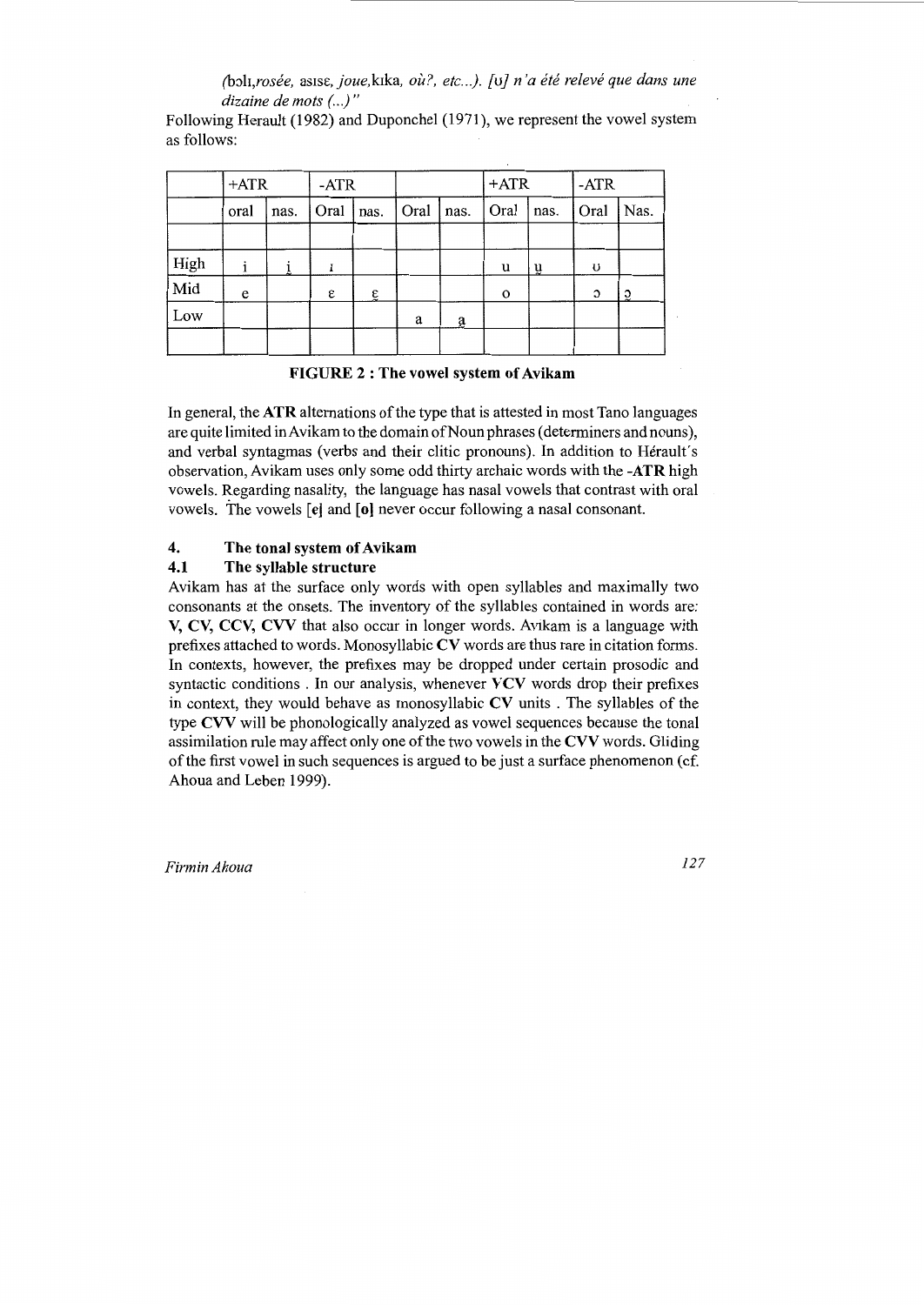## **4.2 Lexical contrasts**

Avikam has two contrastive lexical tones, High and Low. It has also a downstepped High tone. There are no contrastive lexical Mid tones. The language has no contrastive contour tones on monosyllables, though it has, according to Herault (1982:267), High-Low and Low-High contours on some syllables in initial, medial and final positions. In verbs, contour tones are clearly derived tones. A short glance at the lexicon (as for instance given in Hérault's (1982) Atlas, volume 2) provides minimal pairs of level tones. As mentioned above, CV words don't occur in isolation, so the contrastive pairs have all a prefix vowel. Consider the following examples :

| (1) | Low-High |            | High-High |         |
|-----|----------|------------|-----------|---------|
| a.  | èsέ      | 'tomorrow' | èsé       | 'fish'  |
| b.  | εη5      | 'dance'    | ènó       | 'mouth' |
| c.  | èná      | 'animal'   | èná       | 'flesh' |

It should be noted that a High in a Low High sequence as in (1) is not automatically downstepped. The Downstep can be analysed as a floating tone that lowers following High tones but its position is not predictable, though it generally occurs word internally as in (2) :

## **Downstepped High v. High and Low:**

| (2) | Downstepped |                        | High-Low |          |
|-----|-------------|------------------------|----------|----------|
|     | High        |                        |          |          |
| a.  | ázrá!6á     | 'tongue'               | ézîbà    | 'tree'   |
| b.  | έwá!6á      | 'eve'                  | énglúbà  | 'dance'  |
| c.  | ékló!vlî    | 'head-luggage support' | áwólógà  | 'animal' |
| d.  | ébró!bú     | 'coconut'              | étrádà   | 'field'  |

As we can see in  $(2)$  a sequence of H H!H contrasts with a sequence of H H L, where the last High is respectively realized as a Mid in the left row and as a Low in the right row. Across lexical words, tones distinguish sentences such as in (3) and (4):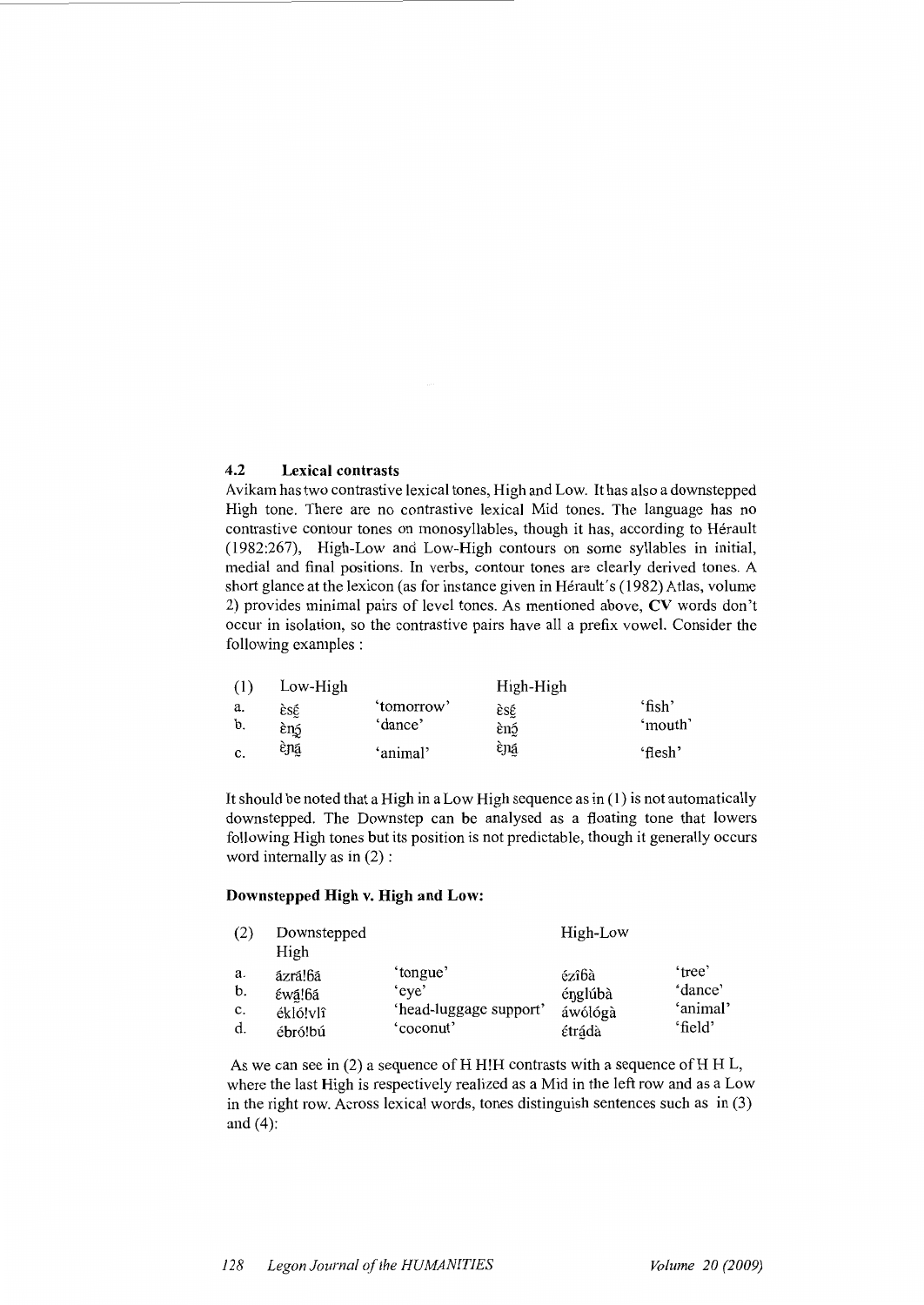| (3) | a. èflúbà                   | 'a book'              |
|-----|-----------------------------|-----------------------|
|     | b. è:flùbà                  | 'his book'            |
| (4) | a. mà ná làvrí sè           | 'I give Lavri's fish' |
|     | b. mà naá làvrí ès <u>é</u> | 'I give Lavri a fish' |

One question that may now arise is whether the tones in (3)b. and (4)b. are derived tones and whether they are triggered by a Tone Lowering Rule. The issue is discussed in greater detail in the next section. Let's mention that the contrasts in  $(3)$  and  $(4)$  have been recognized by Hérault (1982:269) who however fails to generalize the rule to the whole tonal system and to other components of the language:

> *"Dans ce type de syntagme, le determine prend le plus souvent une tonalite syntagmatique basse : tel est ici le cas avec efru6a.* "Herault (1982:269)

## **4.3 Tone Lowering and High tones neutralisation**

The Tone Lowering Rule in Avikam is mainly, but not uniquely, motivated in possessive or associative constructions (cf. Williamson 1986) that involve either a possessor noun and a possessed object or a possessive pronoun and its object. It is significant to note that the Lowering rule *neutralizes* the phonetic contrast between a disyllabic lexical word that has respectively a Low and High Tone and a disyllabic lexical word with respectively a High and High Tone. At this point, one may be tempted to informally propose the rule as follows:

(5) **Tone Lowering:** 

 $H \rightarrow L / X$ <sub>possessor</sub> [

We intend to argue below that rule (5) will be misleading and that the hypothesis of proposing a floating tone better accounts for the associative or possessive constructions, in addition to the fact that we have observed that a floating tone independently exists word internally as in (2) above.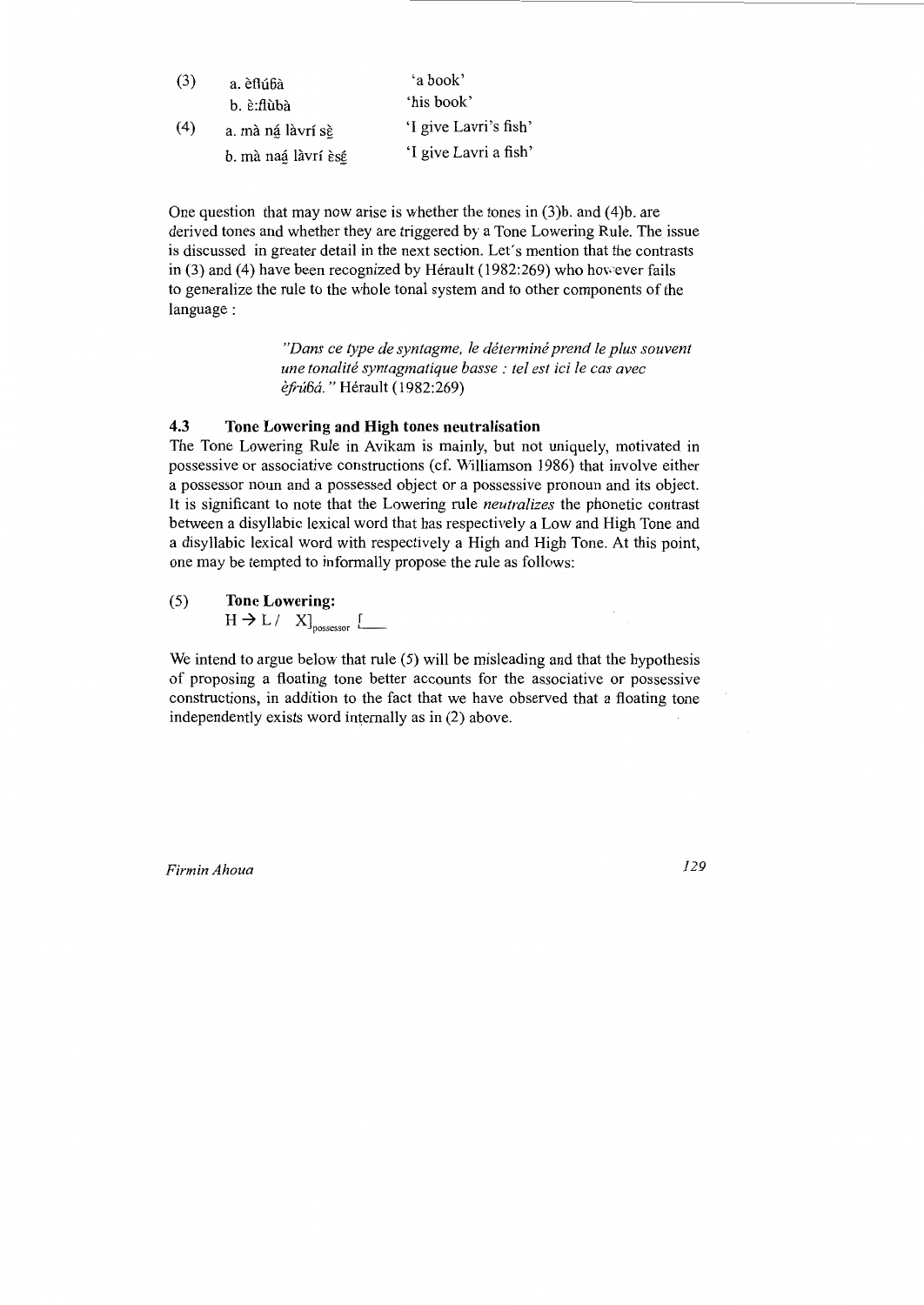#### 1.1.1 Lowering of monosyllabic words in possessive constructions

Monosyllabic words occur only as non initial constructions and are derived from  $VCV$  lexical items that lose the initial vowel. The lowering of monosyllabic words is best motivated by lexical *VCV* items that have the High-High tones as the ones with Low-High tones. The examples (6) and (7) illustrate the neutralisation of the underlying High tone, making it phonetically identical to a Low tone. In the following examples 'Lavri', a proper name, is constructed with respectively a lexical High-High possessed nouns versus a lexical Low-High possessed noun.

# (6) Low-High tones Possessive Construction

| έŋμ            | làvrí nù  | Lavri's hair  |
|----------------|-----------|---------------|
| cdś            | làvrí bò  | Lavri's hand  |
| èká            | làvrí kà  | Lavri's place |
| $\epsilon$ gbg | làvrí gbè | Lavri's money |

In  $(6)$  we may be tempted to assume that the deleted lexical Low tone of the prefix is the trigger of the lowering but, as we can see in (7) below, even words that had prefixes with lexical High tones are lowered.

| (7) | <b>VCV High-High tones</b><br>in isolation | <b>Possessive</b><br>construction with<br>prefix deletion |                  |
|-----|--------------------------------------------|-----------------------------------------------------------|------------------|
|     | ένέ                                        | làvrí vè                                                  | Lavri's medicine |
|     | écú                                        | làvrí cù                                                  | Lavri's sea      |
|     | έsὲ                                        | làvrí sè                                                  | Lavri's fish     |
|     | έsς                                        | làvrí sò                                                  | Lavri's house    |
|     | έdς                                        | làvrí dò                                                  | Lavri's village  |
|     | έvà                                        | làvrí và                                                  | Lavri's court    |
|     | átí                                        | làvrí tì                                                  | Lavri's buttock  |

Although CCV words may pattern differently from CV words as attested in Kwa languages such as Baule or Krobu, Avikam CCV words follow the regular process as the  $CVs$ . Note that Adiukru, a kwa language geographically close to Avikam, CCV syllables are barriers to tonal rules as opposed to CVs (cf. Ahoua and Leben 2006).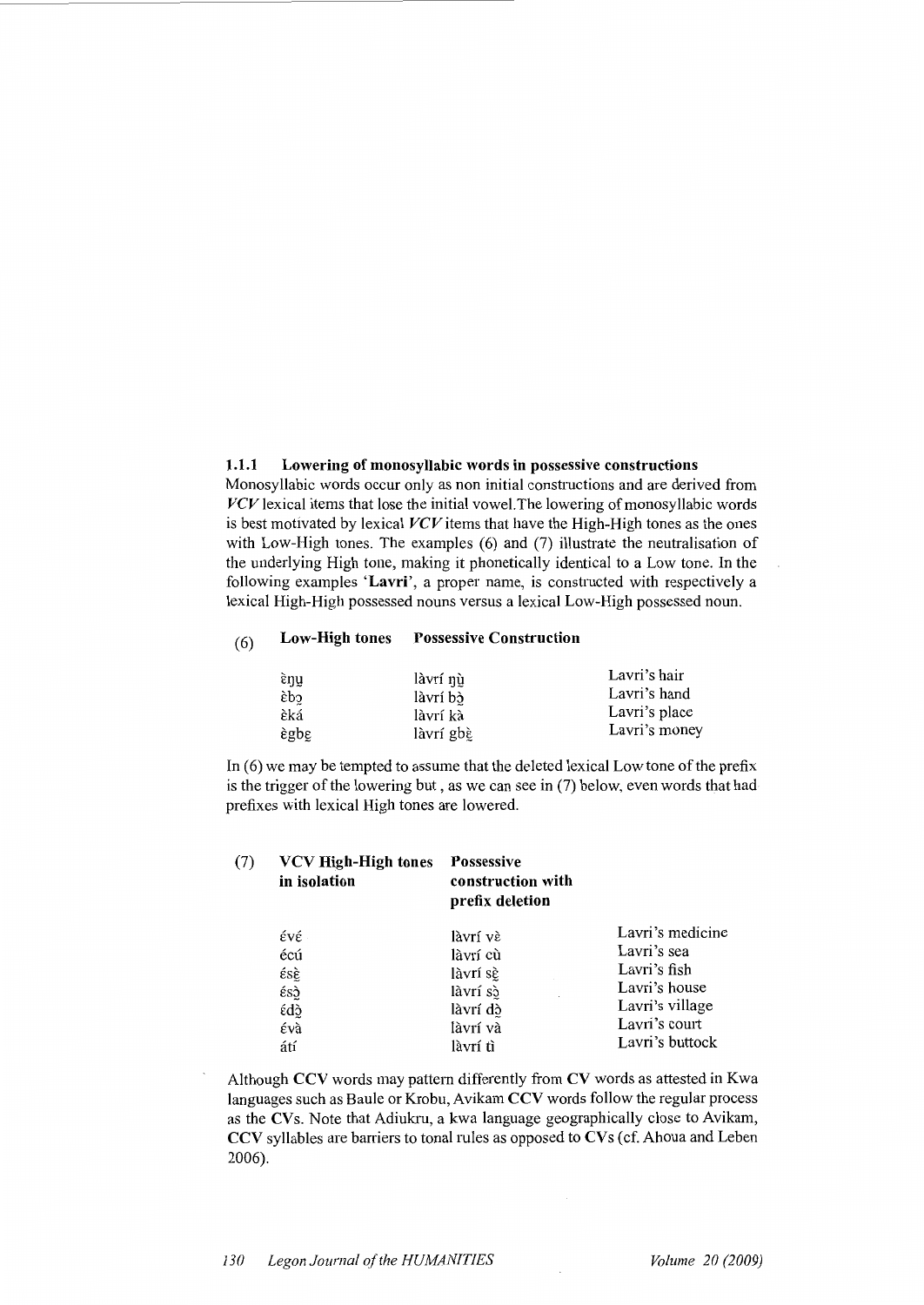| (8) | <b>VCCV High-High</b><br>tones | <b>Possessive</b><br>construction |                       |
|-----|--------------------------------|-----------------------------------|-----------------------|
|     | έzrà                           | làvrízrà                          | Lavri's language      |
|     | έflέ                           | làvrí flè                         | Lavri's okra          |
|     | ébrá                           | làvrí brà                         | Lavri's wooden vessel |

In all these examples, the High tone of the possessed **CCV** nouns is realized as a Low tone.

# **1.1.2** Lowering of disyllabic and trisyllabic words

Within words containing two or three syllables, Tone lowering applies only on the first syllable starting from the left edge.

| (9) | VCV High-<br><b>High tones</b> | <b>Possessive construction</b> |                   |  |  |
|-----|--------------------------------|--------------------------------|-------------------|--|--|
|     | lówú                           | làvrí lòwú                     | Lavri's bone      |  |  |
|     | sáká                           | làvrí sàká                     | Lavri's rice      |  |  |
|     | dámá                           | làvrí dàmá                     | Lavri's cigarette |  |  |
|     | básábá                         | làvrí bàsábá                   | Lavri's boy       |  |  |
|     | najóbá                         | làvrí nàióbá                   | Lavri's bird      |  |  |
|     | básálé                         | làvrí básálé                   | Lavri's wife      |  |  |
|     | císálé                         | làvrí císálé                   | Lavri's cloth     |  |  |
|     | bókùmá                         | làvrí 6ókùm <u>á</u>           | Lavri's navel     |  |  |

The rule is straightforward. It applies if a High tone or a sequence of High tones follows a lexical phrase. In an associative or possessive construction, the first High tones become Low, depending on the prosodic structure of the word. Now, we are in a better position to choose to postulate a floating Low tone, let us call it, the *associative tonal morpheme* that may represent a morpheme of the associative marker, a solution that has been often proved useful in Niger-Congo languages (cf. Welmers 1963). The Low tone can be interpreted as 'docking' on the first syllable to its right. In the following section we intend to show that a possessive pronoun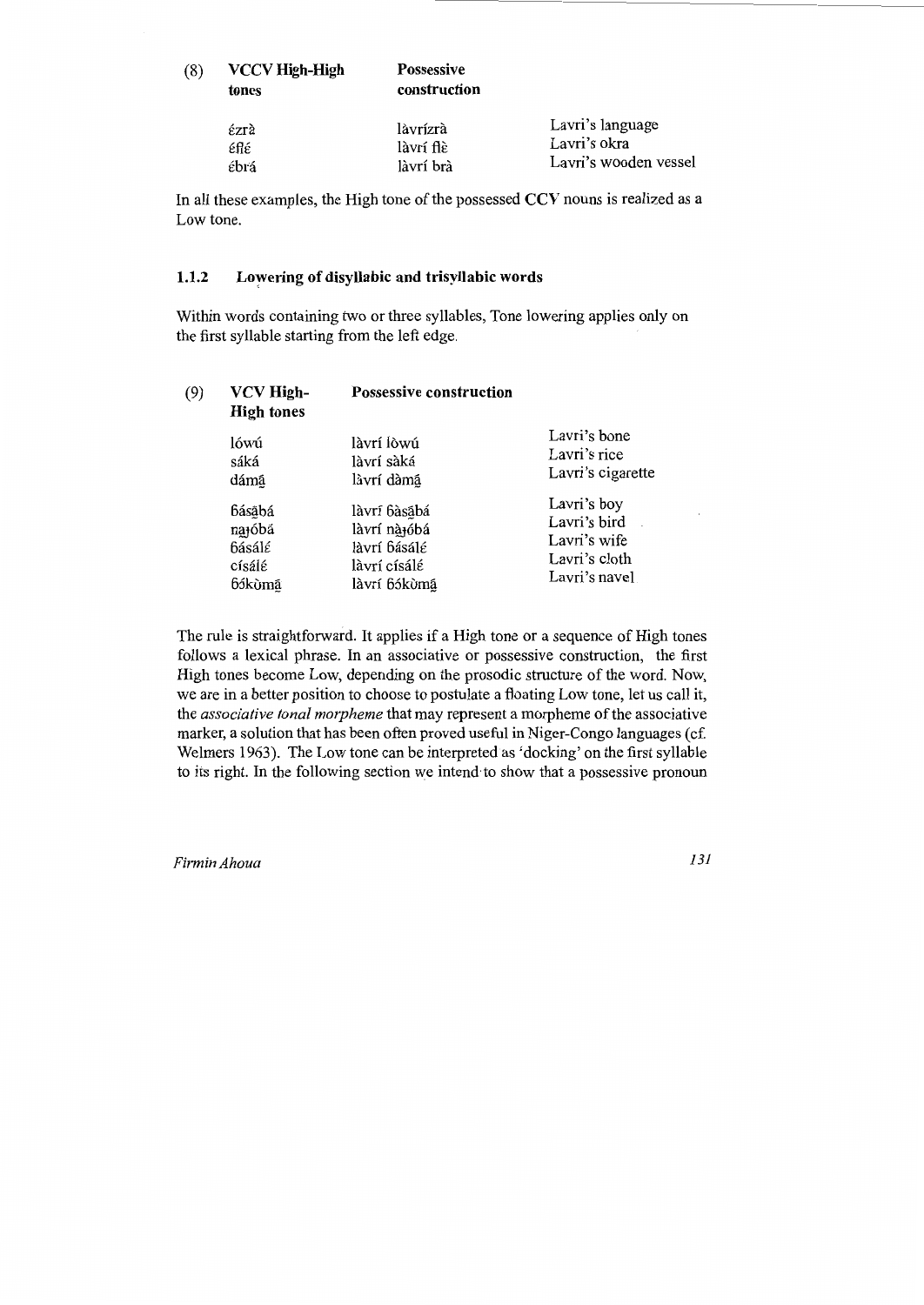may exist between the possessor and the possessed that is not phonetically realized. At this point, Avikam resembles many other Kwa languages in which a floating low tone occurs in associative constructions and in predicate (subject-verb) constructions, as has been noted in Anyi, Nzema and Akan (Dolphyne 1986).

## **4.3.3. Lowering of words in possessive or associative pronouns and compound nouns**

The regularity of the Tone lowering process extends to the constructions with a proclitic associative pronoun and a noun. Consider examples with **'saka** "rice 'with only High tones:

| (10) | m                        | m sàká  | 'my rice'    |
|------|--------------------------|---------|--------------|
|      |                          | à sàká  | 'your rice'  |
|      | $\dot{e}$ or $\dot{e}$ : | è: sàká | 'his rice'   |
|      | $\delta$ or $\delta$     | ò sàká  | 'our rice'   |
|      | $\delta$ or $w$          | ò sàká  | 'your rice'  |
|      | çn.                      | no sàkà | 'their rice' |

In (10) the first column represents the citation variants of the pronouns depending on the vowel features of the following noun. Notice that the first High tone of the noun **'saka'** has changed to Low. Following Ahoua (1986), one may not exclude that the associative pronoun may be the one that is inserted between the proper nouns and the associated nouns, but which is deleted segmentally at the surface phonetic level. Some exceptions to the regular process of High tone lowering are given in  $(11)$  :

| (11) | édá   | làvrí dá   | Lavri's bundle of twigs        |
|------|-------|------------|--------------------------------|
|      | égbó  | làvrí gbó  | Lavri's shell                  |
|      | égbó  | kébé gbó   | crab's shell                   |
|      | έná   | ésená      | fish meat                      |
|      | édí   | ètìé dí    | dog's excrements (Hérault 269) |
|      | έklá  | làvrí klá  | Lavri's hedge                  |
|      | ékpó  | làvrí kpó  | Lavri's half part              |
|      | ékrwé | làvrí krwé | Lavri is not mature            |

A question that emerges now is whether a floating tone occurs between these words or whether it is part of these items that blocks the Low tone docking. Indeed, an example such as the last one may be interpreted as a predicate phrase because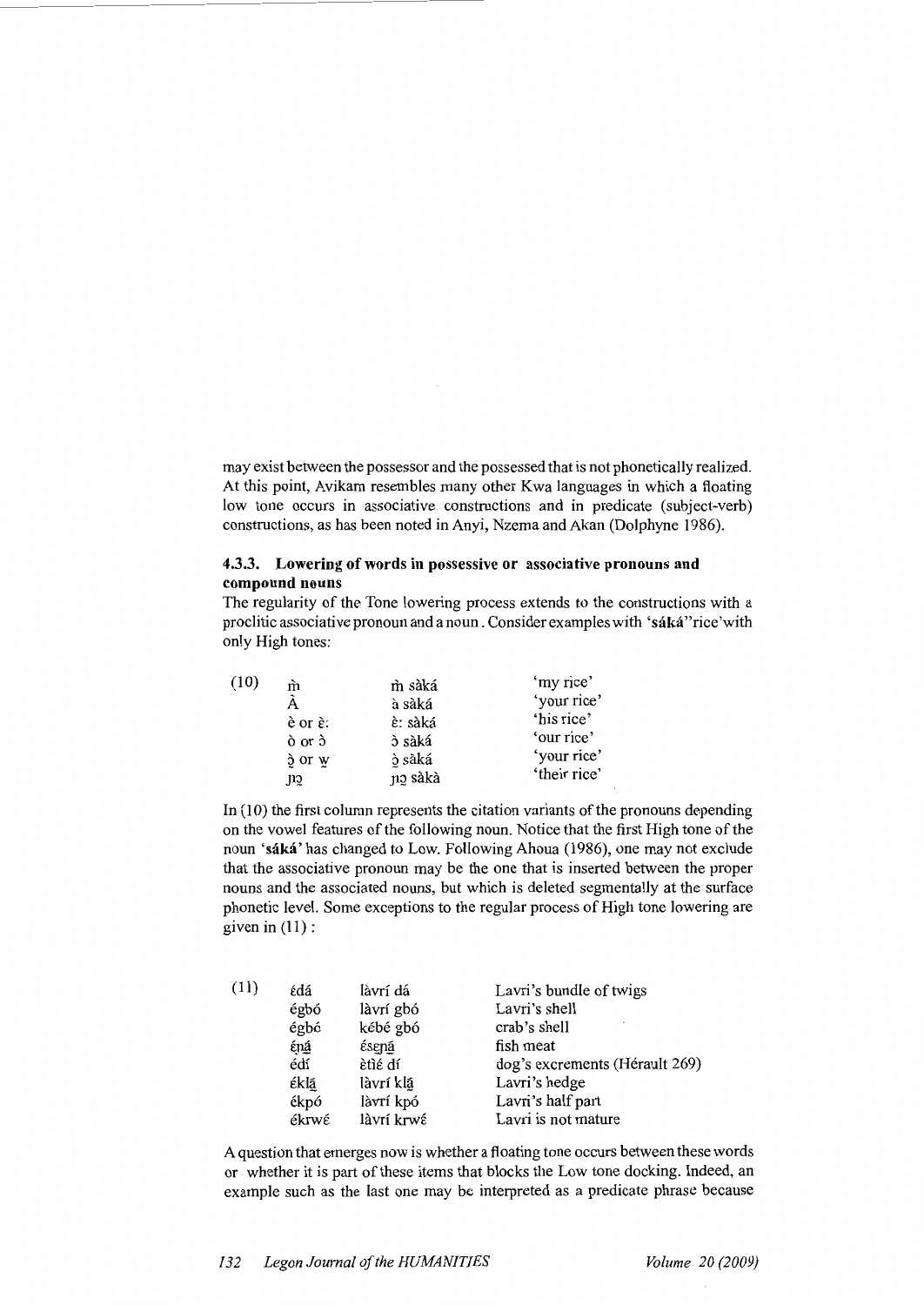High tones in adjectives are never lowered after verbs (in contrast they lower if they are part of the noun in a noun phrase). However, the remaining examples in ( 11) would resist this analysis. A solution towards the alienable or inalienable seems straightforward to maintain for the very first example: 'bundle of twigs'as well as for 'hedge'. This would also suggest that it's not accidental that all the other exceptions are to be interpreted as inalienable cases. Another alternative would be to suggest a morphophonological analysis that requires a less abstract mechanism and involves phonological effects triggered by domain *-edges* or the labelling of syntactic categories. At this point, neither a morphophonological or morphological approach can handle the cases in (11) unless we assume a prosodic phrase that is independently motivated in other parts of the grammar (see Section 5).

## **4.3.4. Lowering of monosyllabic words in postpositional phrases**

In constructions involving nouns and postpositiona phrases, Tone Lowering also applies. Here again, a morphological analysis that would require an associative tonal morpheme would never surface in such constructions.

#### (12) **VCV High-High N oun+postposition construction tones**

| énám  | làvrí nàm  | behind Lavri |
|-------|------------|--------------|
| ávázù | làvrí vàzù | before Lavri |
| énésè | làvrí nèsè | near Lavri   |
| έgbá  | làvrí gbà  | below Lavri  |
| ézúvì | làvrí zùvì | above Lavri  |

We conclude that the postpositional phrases clearly add up to the prosodic domains of the Tone Lowering Rule.

### **4.3.5. Explaining some exceptions: efluúbá and énggá**

In the above sections a wide range of empirical motivations for the Tone Lowering process have been provided. There exist, however, some problematic cases in which the Tone Lowering extends over two following High tones as in (13) while it is limited to only one as in (14). (Remember at this place that so far disyllabic words lower only the first syllable to the left as in (9)). This case is well transcribed in Herault's paper. Consider the following patterns: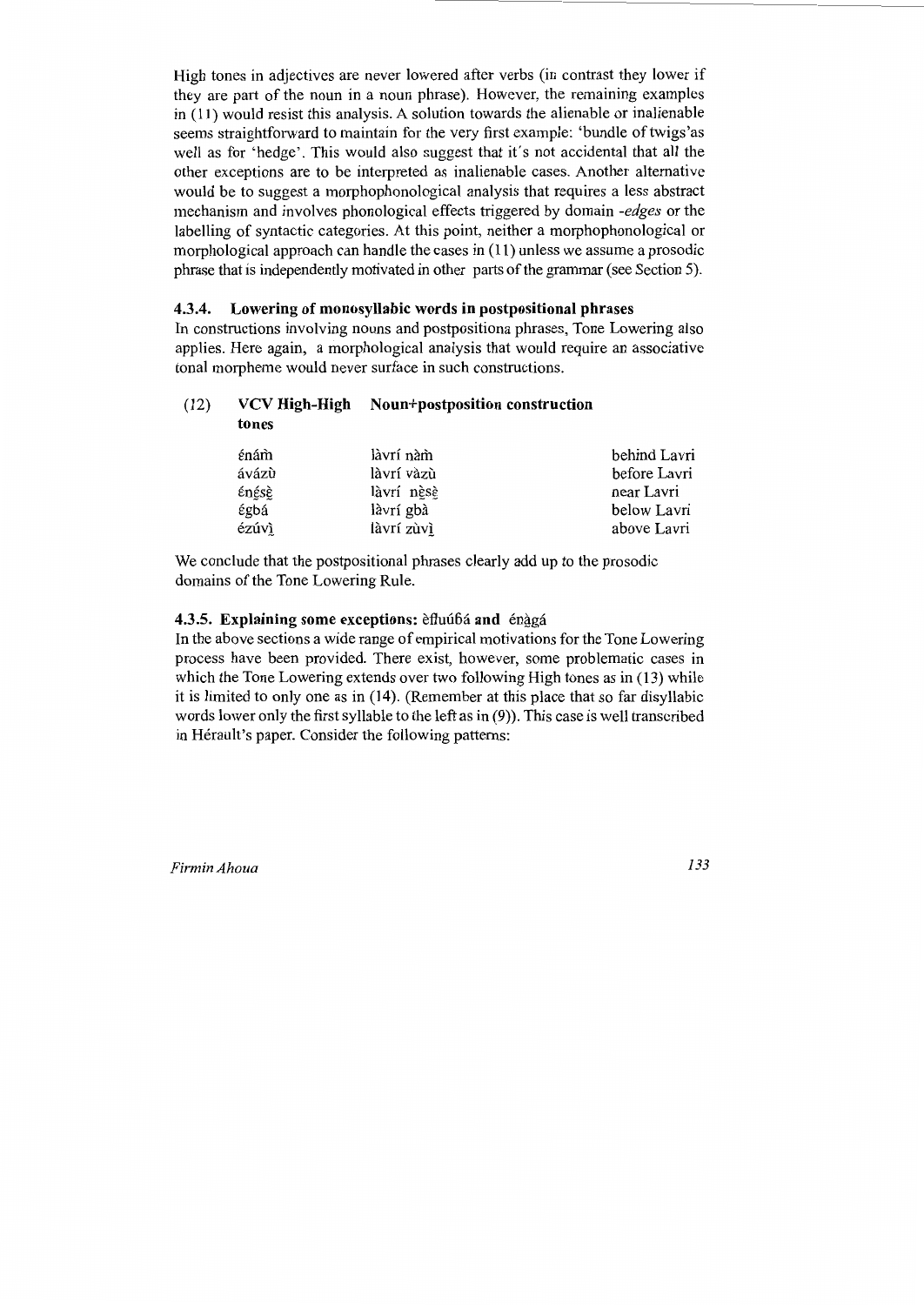# tones

(13) High-High Possessive construction

|      | a. èflúbá  | làvrí flù6à) (Hérault 269) | Lavri's book          |
|------|------------|----------------------------|-----------------------|
|      | b. èbwábá  | làvrí bwàbà                | Lavri's finger        |
|      | c. è3ébà   | làvrí zèbà                 | lavri's ear           |
|      | d. ènòóbá  | làvrí nòàbà                | Lavri's eye           |
|      | e. lébá    | làvrí lè6à                 | Lavri's eye brow      |
|      | f. èwló6á  | làvrí wlòɓà                | Lavri's egg           |
|      | g. èsómá   | làvrí sòmà                 | Lavri's sickness      |
|      | h. àfruúmú | làvrí frùmù                | lavri's donkey        |
|      | i. ájólé   | làvrí jòlè                 | Lavri's story         |
| (14) | a. kéwé    | làvrí kèwé                 | lavri's crab          |
|      | b. lówó    | làvrí lòwó                 | Lavri's piece of wood |
|      | c. tává    | làvrí tàvá                 | Lavri's bat           |
|      |            |                            |                       |

The examples (13) and (14) contrast because in the first set all the High tones of the second item are lowered, while in the second set only the first tone of the syllable is lowered. Since there is no apparent explanation, I shall explore some possible analyses and provide independent evidence for one type of solution. The cases we are going to deal with are the words 'efluba' 'book' and 'enjugba' 'eye'. We explain the contrast by assuming that  $64$  is a dimunitive prefix that has lexicalized, though there are no synchronic cases where these words can be used without that prefix. One possible additional explanation is that the consonant '6' is a transparent consonant as has been documented in most lagoon languages, as opposed to depressor consonant. An additional motivation for this hypothesis is the impossibility of analyzing the lowered third syllable of the word eftu6a as a suffix because it is a borrowing from other Kwa languages where the same word shows up as ftuwa or fluwa in most languages (cf. Ahoua 2007 for discussion of the sources of alternating  $\bf{b}$  and  $\bf{w}$  in Kwa). In  $\bf{e}$  is the same explanation holds, provided we agree with Hérault (1982) that the implosive  $\beta$  is realized [m] before a nasal vowel. Thus, esómá and a frúmú are to be interpreted phonologically as  $\lambda$ esóbá $/$  and  $\lambda$ afrú $\beta$ y. In (14) our class of approximants are opaque to Low Tone spreading. In the examples ( 15) Tone Lowering spreads on all the disyllabic words although there are no apparent synchronic suffixes: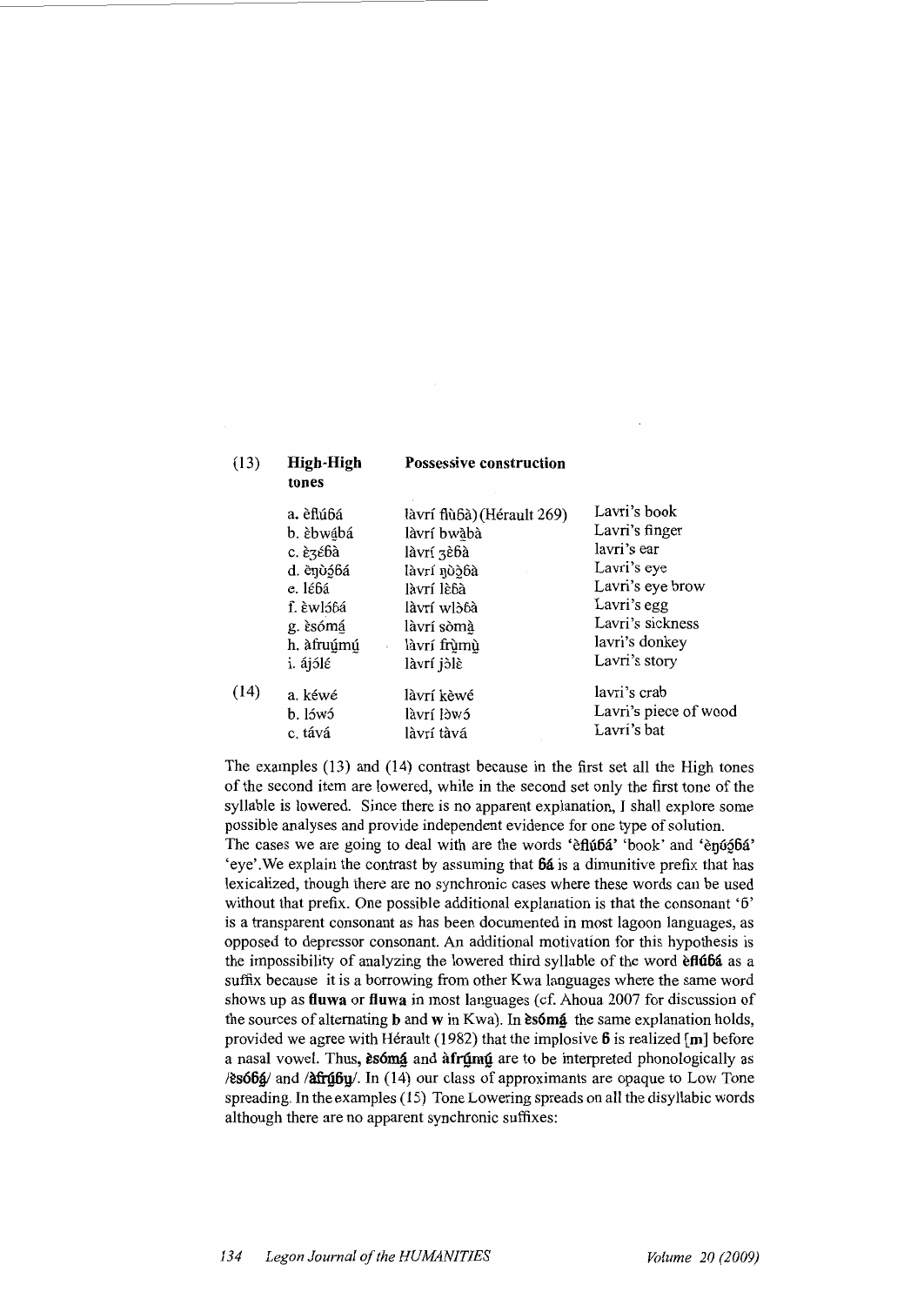| (15) | a. èsóbé      | làvrí sòbè       | Lavri's river   |
|------|---------------|------------------|-----------------|
|      |               |                  | Lavri's snake   |
|      | b. épáná      | làvrí nànà       | Lavri's eye     |
|      | c. ènóbá      | làvrí nòbà       | Lavri's sweat   |
|      | d. èkáwrú     | làvrí kàwrù      | Lavri's fish (s |
|      | e. kpùkpùnànà | làvrí kpùkpùnànà | Lavri's nail    |
|      | f. àcùfùà     | làvrí cùfuà      | Lavri's bean    |
|      | g. adìrà      | làvrí dìrà       |                 |

One can further observe that Low tone spreads across the consonant **'b'** as the other consonants **'w',** 'j'and **'I'** that were grouped together under the same class with the feature 'sonorant' by Hérault (1982:266). The latter group is motivated by the nasalization rule. Nonetheless it is still unclear why the examples (15) b. to f. are subject to Tone Lowering unless we hypothesize different diachronic sources for these words $<sup>1</sup>$ .</sup>

One further question that may arise at this junction is whether it makes sense to postulate that a Low tone is inserted by morphology to mark the compounding, and then to stipulate that the tone is displaced to the right-standing syllable by a phonological constraint. As I've argued here, tonal spreading beyong a transparent consonant is a phonological rule. This leads us to admit that the morphology is governed by morphological conditions, and the phonology by phonological constraints. Such a structure is similar to the type of model that is exemplified in Kiparsky's (1982) and Mohanan's (1986) versions of the theory of Lexical phonology.

## **5. Across-the-board Tonal Spreading: Recursive prosodic words**

**eflúbá** is particularly revealing, because it shows that a Low tone can spread beyond more than a single syllable. What is apparently a significant observation is that there is a transparency of the medial consonant that doesn't block the spreading. This may suggest that Avikam interprets some types of sonorants as non opaque. However, it's hard to see why the spreading rule would affect also those words that use all the other regular types of obstruents as in  $(16)$ :

 $(16)$ <sup>'</sup> làvrí [cù] làvrí [cù][sè]  $\lceil \dot{a} \text{vrí} \rceil \text{cù} \rceil \rceil \text{ sè} \rceil \rceil \text{sò} \rceil$ làvrí [cù][ sè][sò][và]

Lavri's sea Lavri's sea fish Lavri 's home sea fish Sea fish from Lavri's home compound

*Firmin Ahoua* 

*135* 

 $(sp.)$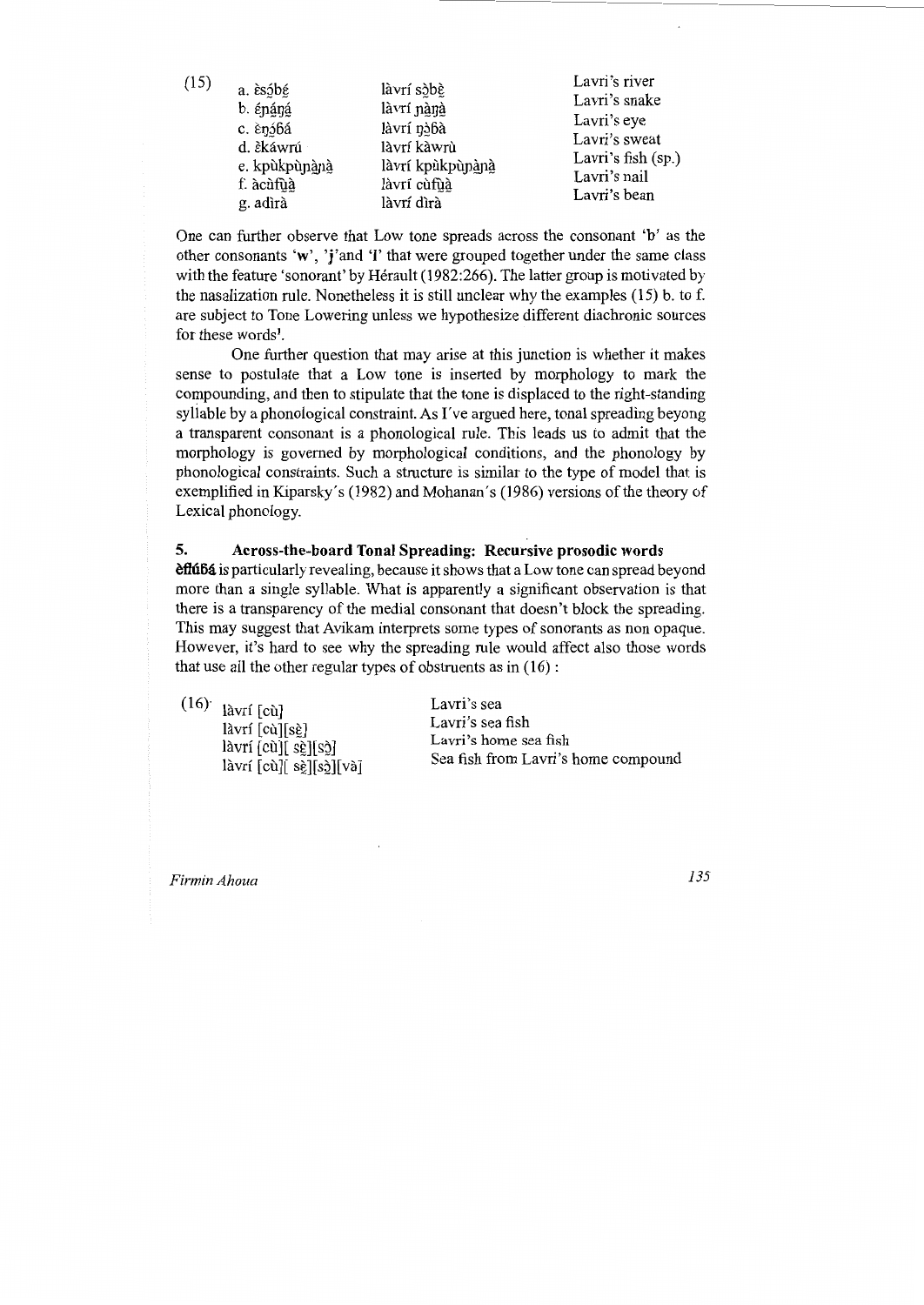| d. | ávázù     | má | énám          | $\rightarrow$ ávázù ménám                |
|----|-----------|----|---------------|------------------------------------------|
|    | 'before'  |    | Conj 'behind' | 'ahead and behind'                       |
| e. | èfró      | má | èdiá          | $\rightarrow$ $\hat{\epsilon}$ fró mêdjá |
|    | $'$ left' |    | Conj 'right'  | 'left and right'                         |

As we see, the prosodic pattern is [NP [ma NP]]. It is also crucial to note again the similarities with most Tano languages such as Anyi, Nzema and Akan.

# 7. Tonal foot as a constraint on Tone Lowering and the account of CVV vs. CGV words

Avikam has a class of words that may be interpreted either as CVV or CGV. Hérault (1982) has chosen to transcribe them as CGV. The challenging question related to these syllables is to explain why complex syllables with High tones occurring as the second of a disyllabic word are realized with a rising tone (Low-High) as in (30) when we expect an across-the-board tone lowering:

| (30) | dóvíé | làvrí dóvíé lé | Lavri's evening |
|------|-------|----------------|-----------------|
|      | lézíé | làvrí lèzié lé | Lavri's tail    |
|      |       |                |                 |

Note that by contrast the complex syllables CVV carrying High tones are entirely lowered in (31) :

| (31) | ébíé  | làvrí bìè  | Lavri's pot         |
|------|-------|------------|---------------------|
|      | ébúré | làvrí bùrè | Lavri's heart       |
|      | édíá  | làvrí dìà  | Lavri's tooth stick |
|      | ásúá  | làvrí sùà  | Lavri's mouse       |

Observe first of all that the significant similarity between (30) and (35) is the fact that the prefix drops and that (30) and (31) are disyllabic, though in (30) the Low tone doesn't spread to the last High tone as we can read off the right-hand columns. The proposed explanation is that two tones represent a tonal foot that constitute a domain of Tone Lowering.

So, assuming that the complex syllable is to be interpreted as a CGV syllable, we would incorrectly predict a Low tone rather than a rising tone in (30) because only vowels are tone bearing units. However, as just argued, if we choose to interpret the complex syllables as a sequence of moras CVV, it becomes straightforward to assume that each mora can carry its own tone, and therefore that each tone can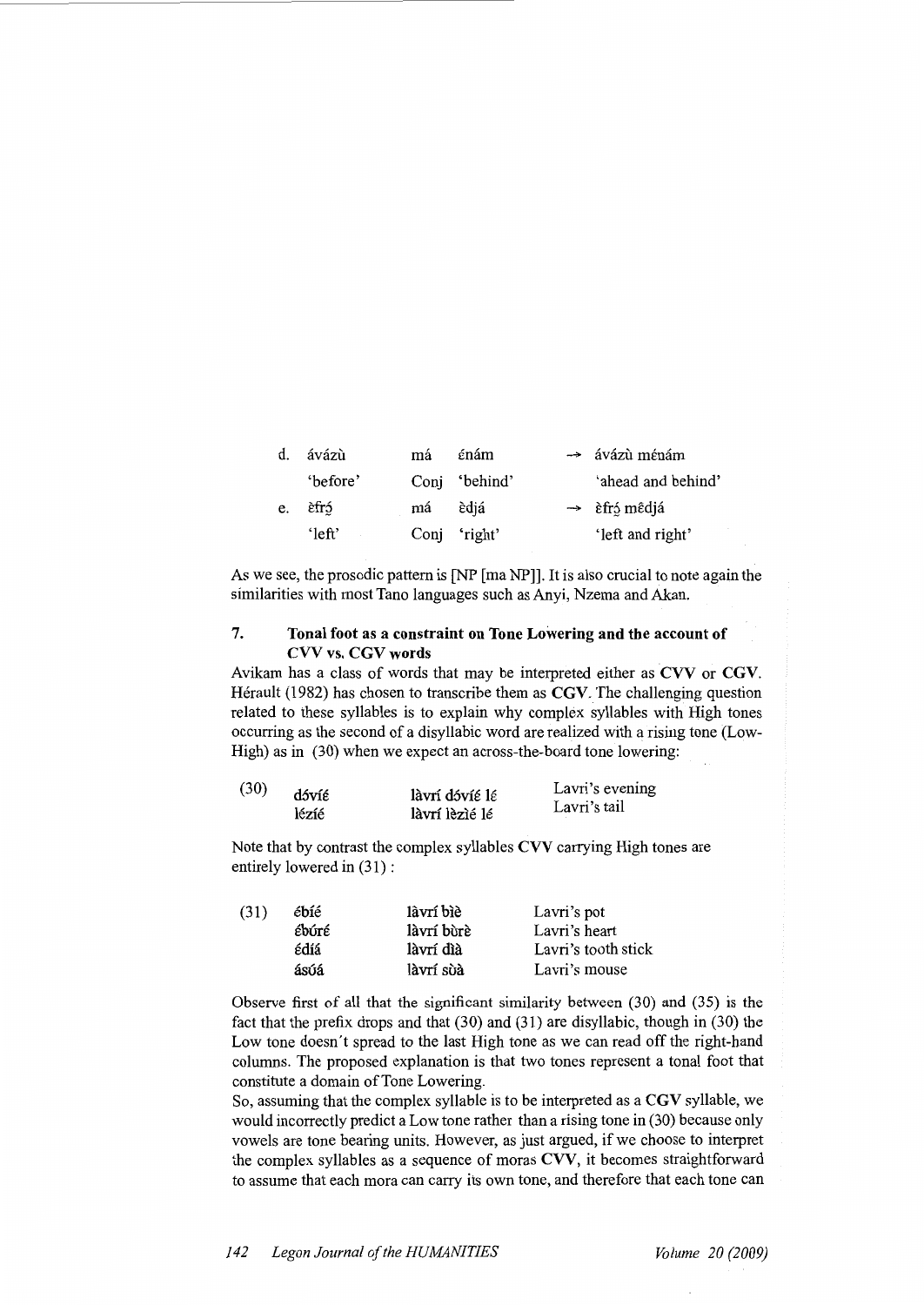undergo its own process. Support for this analysis is provided by words such as those in (32) where sequence vowels co-exist with the adjunction of a nominal suffix marker  $g$ :

| (32) | kó 'to fight' | kỳề vs * kwè battle' |
|------|---------------|----------------------|
|      | ácó to dart'  | ácúé vs * kwè'dart'  |

Avikam verbs that have the structure CVV or CCV bear Low- High tones while monosyllabic verbs carry unambiguously only High tones, and monosyllabic words generally do not carry contour tones. To my view, this points to the disyllabic nature of these words. A similar fact has been widely attested in most Kwa languages, especially with verbs in isolation and in their morphophonological behavior at the tonal and segmental levels (cf. Ahoua and Leben 1999). So, assuming that CVV and CCV words are to be analyzed as disyllabic raises the question of how to represent the fact that these syllable types attract Tone Lowering. One natural candidate solution is to suggest that the CVV are phonologically to be interpreted as disyllabic words just as CVCV words and that their tones constitutes a tonal foot, a term independently motivated in some other African languages (cf. Leben 1997). If this analysis is correct, it is possible to generalize and to propose a Tonal Foot Formation algorithm as in (33):

## (33.) Tonal foot formation

- a. Every High tone of a disyllabic word is a tonal foot.
- b. Tone Lowering applies on the first two High tones.

As we see, this domain is purely phonological. Notice however that the just formulated Tonal foot contrasts with the disyllabic prosodic words in (13) and (14) above which we repeat below. .

| (34) | a. kéwé | làvrí kèwé | lavri's crab          |
|------|---------|------------|-----------------------|
|      | b. tává | làvrí tàvá | Lavri's bat           |
|      | c. lówó | làvrí lòwó | Lavri's piece of wood |
|      | d. lébá | làvrí lèbá | Lavri's eye brow      |
|      |         |            |                       |

Let's note that patterns such as (14) apply in High tones of adjectives adjoined to nouns as qualifiers (ebhipa "small'', eson bhipa "small river"). If we analyze  $(30)$ ,  $(31)$  as CVV, the solution is straightforward because we have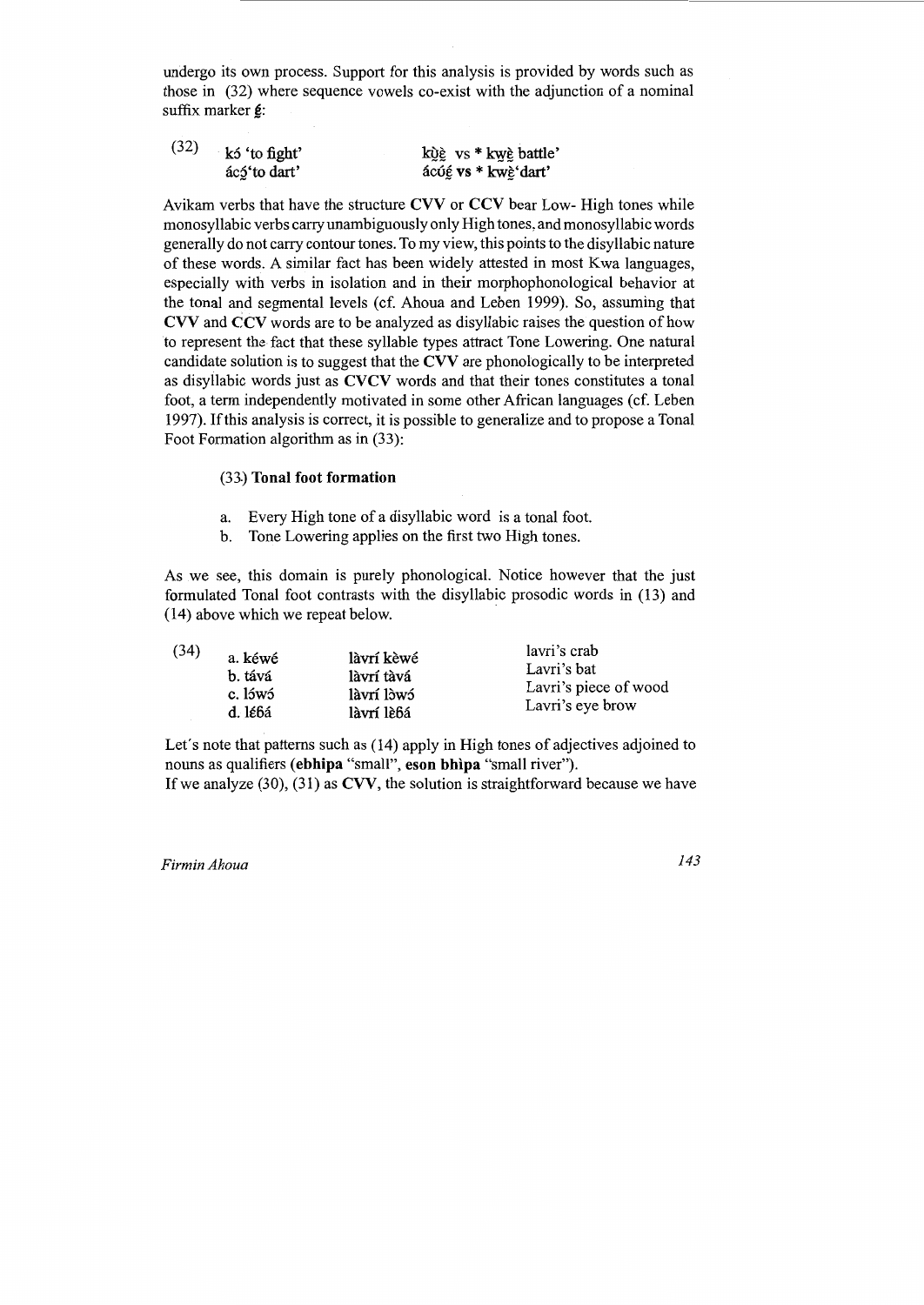independently motivated tonal foot in Avikam that behave the same way, allowing to account for a simpler generalization.

To sum up, the present section has provided empirical evidence for the significant role that the Lowering plays in the phonology of the language. Assuming the Strict Layer Hypothesis, the tonal foot is projected below the prosodic word and therefore can be licensed to undergo partial Tone Lowering. The empiral consequences for this approach is the emergence of the constraint that disyllabic words are maximal prosodic domains that contrast with monosyllabic words.

## **8. Leftward docking and further evidence of (segmental) phonological conditioning**

This section considers segmental influence on tonal rules and attempts to account for the data collected by Herault (1982). The reason for this section is to show that motivation for floating tones as a morphosyntatic morpheme are rather weak in other domains, and that a domain construction or domain alignment might be a necessary algorithm to account for the facts in Avikam. The prosodic domains in Avikam cannot be always directly read off the syntactic constituents, and do not rely on a morphosyntactic trace such as the floating tone generally documented in Niger-Congo languages. Notice in the examples (35) that the Tonal lowering on the right is not applied.

| (35) | m nò àlábá<br>m nó ásúá | I caught a pearl<br>I caught a mouse |
|------|-------------------------|--------------------------------------|
|      |                         |                                      |

On the contrary, tones on the right tend to dock on the syllables on the left, contradicting the directionality of the docking hypothesis found in possessive constructions. This corresponds to Herault's (1982 :273) "Alpha Rule" that reads:

> *"la derniere (ou unique) syllabe du verbe adopte le ton inverse de celui qui lui fait suite si elle n 'en est separee par une consonne( ou plusieurs).* "

According to this rule, the last syllable of the verb copies the tone of the following item unless that item has one or more consonants that block the copy process. The copying rule is exemplified by the following examples from Hérault (1982:273).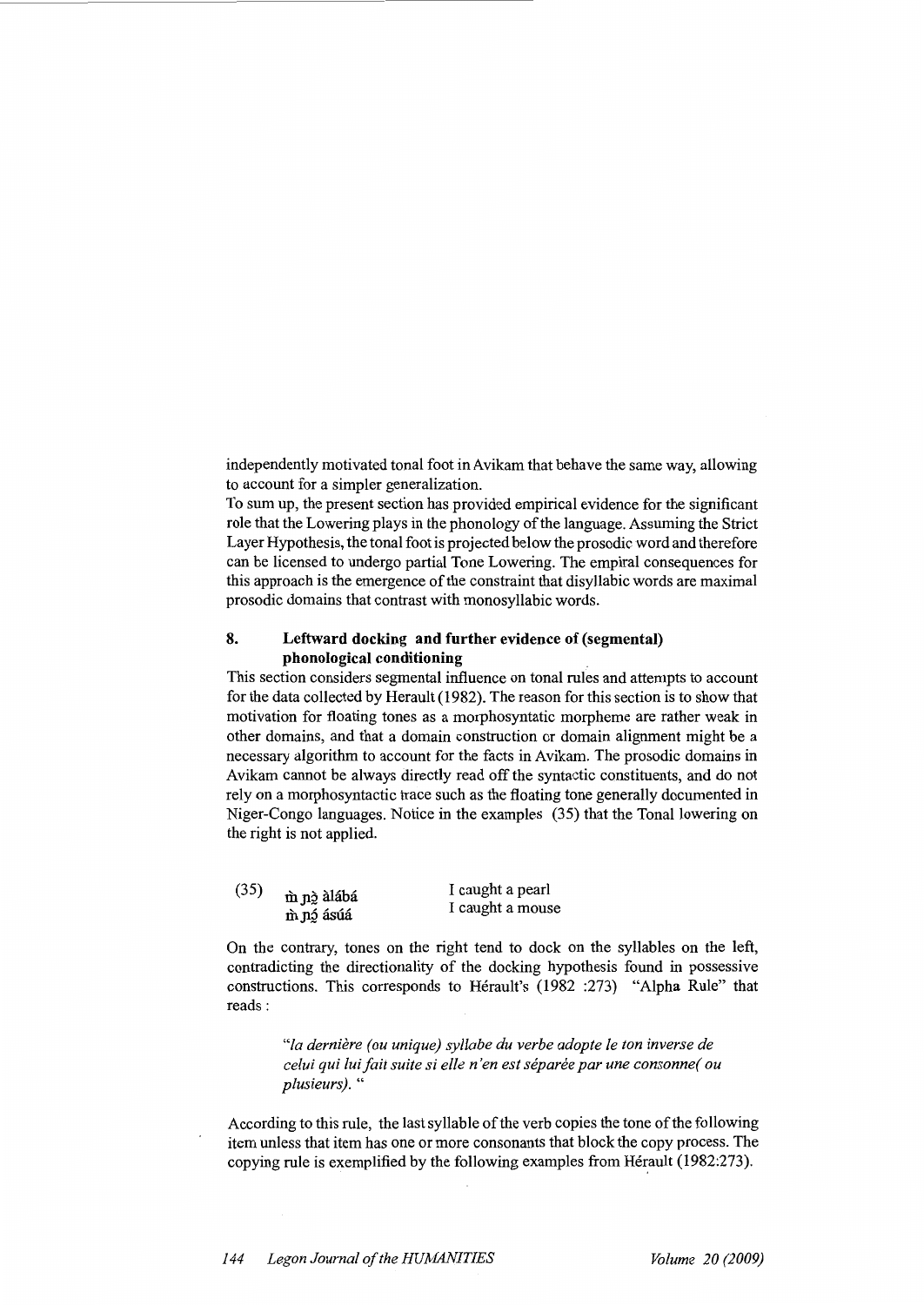| (36) | Underlying                  | Surface                        |                                                    |
|------|-----------------------------|--------------------------------|----------------------------------------------------|
|      | $\epsilon$ nó esó<br>lè èká | $\epsilon$ ná sá<br>lè.<br>`ká | Let him drink water!<br>go (somewhere) for a trip! |

The examples (36) are injunctive constructions. The subject pronoun and the verbs are assigned a High tone and floating tones are not allowed to dock neither to the right nor to the left (Herault 1982:275). Notice also that the floating Low tone downsteps the High tone of the object nouns, and this is explicitly transcribed by Herault (1982:275)

On the other hand, Avikam shows other rules sensitive to segmental quality, the effect of which is to trigger tonal polarity after apocope. If the object noun has an initial prefix vowel, the tone of that vowel copies onto the lefthand verb. However, if an initial vowel is not available, and that the object noun starts with a consonant, that consonant triggers the change of the tone of the verb into an opposite level. I refer to this total change of level as tonal polarity. Such a rule has been found to apply in other Kwa languages such as Ega, in the imperative mode.

| (37) | m nó grìgbé<br>m nà dábù<br>m nó ásúá<br>m nà alábá | I caught a grass cutter |
|------|-----------------------------------------------------|-------------------------|
|      |                                                     | I caught a duck         |
|      |                                                     | I caught a mouse        |
|      |                                                     | I caught a pearl        |
|      |                                                     |                         |

When we add to this evidence the fact that downstepped High exists morpheme internally, and that there again the floating low tone does not dock, the morphological solution of an associative marker may seem *ad hoc.* 

### 9. Conclusion

We have attempted to argue that Tone Lowering in Avikam plays a significant role in understanding the prosody of Avikam, because it helps to identify the tonal foot (true bisyllabic words), the recursivity of prosodic words (sequences of monosyllabic words) and the existence of the prosodic phrase (adjective, numeral consitutents) and a disyllabic word constraint. The present results, while they clearly provide evidence for a hierarchical prosodic structure, do diverge to some extent from the strong version of Selkirk's (1990:180) Strict Layer Hypothesis. According to this model every category must be immediately included into a higher category. We argued however that recursivity should be licenced in Avikam, similarly to Baule (Leben and Ahoua 1997). At the tonal level, the tonal foot made up of two High tones in a non-prefixed disyllabic word undergoes Tone Lowering of the first High tone. The prosodic word composed of a prefixed monosyllabic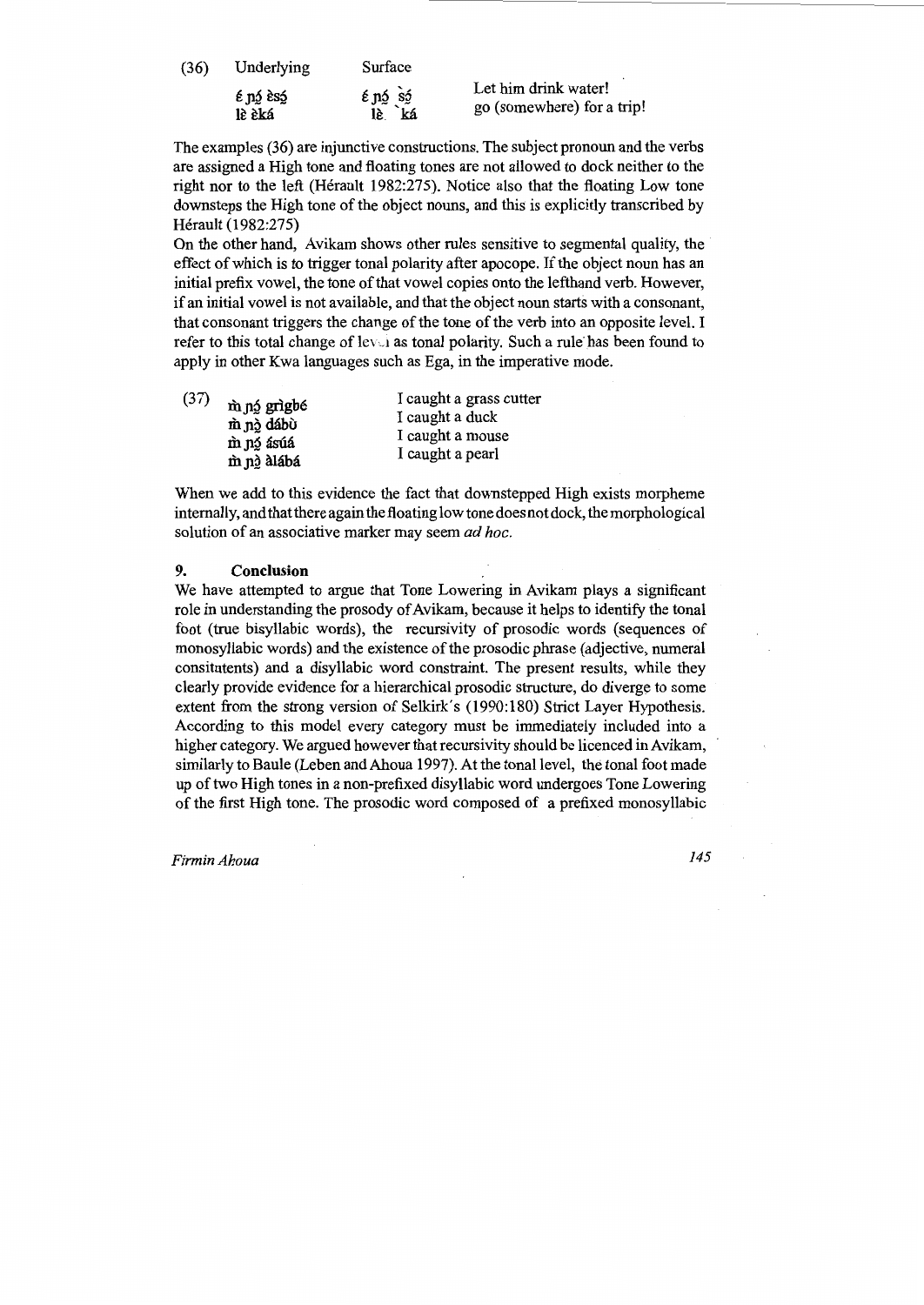word lowers all sequences of High tones across-the-board and iteratively. The phonological phrase is opaque to Tone Lowering while the phonological word is transparent to that rule. Phonological phrases generally correlate with clauses of noun phrases (whereby every coordination conjunction starts a new phonological phrase), determiner phrases, adjective phrases, prepositional phrases. In verbal constructions, all verbal complements (adverbs, objects and double objects) are phonological phrases, a phenomenon that is quite common in Kwa languages, especially in Tano.

Phonologically Tone Lowering makes it possible to distinguish morphosyntactic domains from phonological domains. Phonologically Tone Lowering helps to distinguish between a  $C<sub>i</sub>V$  (consonant palatal glide and vowel) and a  $C<sub>i</sub>V$ (consonant vowel vowel) analysis of the syllable structure. The evidence has been shown to be widely attested in a great number of Kwa languages (cf. Ahoua and Leben 1999). The phonology of Avikam shows the conspiracies between segments and tones that make the language comparable to Adiukru, a geographically and genetically closely related language. Avikam also presents a rare case of tonal inversion triggered by voiced consonants and suggests floating tones in the verbal constructions.

From a comparative and typological perspective, we can suggest that Avikam and Baule, both Kwa languages, have in common that they tend to distinguish between monosyllabic word and polysyllabic ones, and most crucially that the former are generally incorporated into recursive prosodic words. The cases considered here point to the relevance of prosody in modelling the intonation and the tonal system of a language. I conclude by pointing out that for literacy purposes most of the present results can be easily incorporated into a proposal for a straightforward orthography, for instance in the notation of compound nouns and the default tones. Noun compounds should be marked with hyphens. Finally since Low tones are triggers for tonal changes, they should be written, whereas High tones being. default tones should be left unspecified, in accordance with Rongier (2002).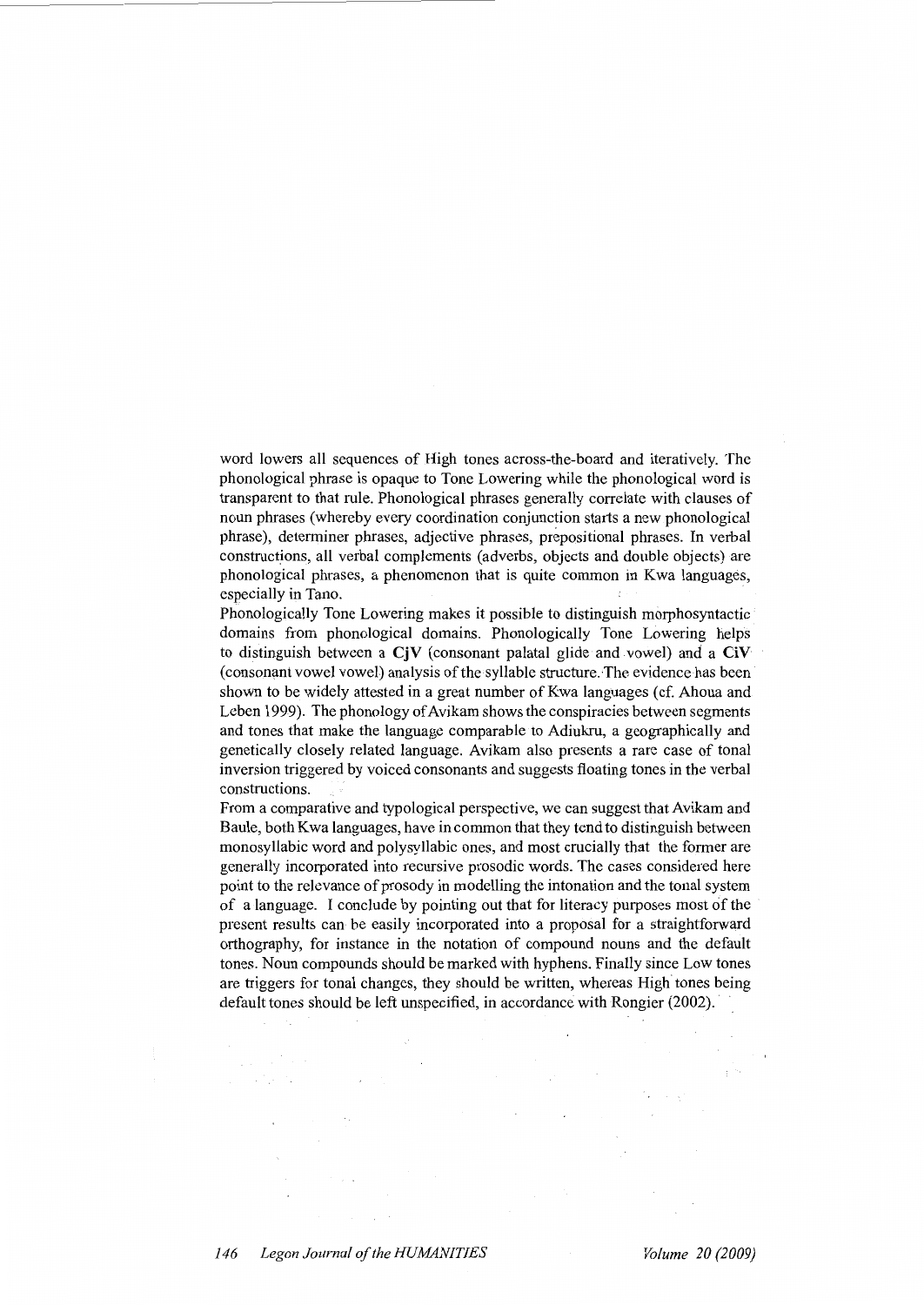1. According to our informant, Diecket Moise,  $\epsilon$ nang "snake" may be a compound of  $\epsilon$ ná "animal"  $\eta$ á "looking for quarrels" and ès $\epsilon$ bé as a lexicalized compound of ès $\epsilon$ " water " and bg "sweet" (meaning sweet water or river). **Ekawru** "sweat" may be composed of eka"time" and wru "heat".

\*\*I would like to thank the Alexander von Humboldt Foundation for support. I am also grateful to my colleagues, Late Gbery Aimé, Jacques Rongier and my students, especially Armand Niaba who has kindly made his parents and relatives available for my long questionnaires. I have also benefited from invaluable comments from Will Leben. Needless to say, I am alone responsible for flaws and misinterpretations contained in the paper.

 $\ddot{\phantom{0}}$ 

 $\overline{\phantom{a}}$ 

 $\bar{z}$ 

 $\bar{z}$ 

 $\sim$   $^{\prime}$ 

 $\overline{\phantom{a}}$ 

 $\overline{\phantom{a}}$ 

*Firmin Ahoua 147* 

 $\sim$   $\pm$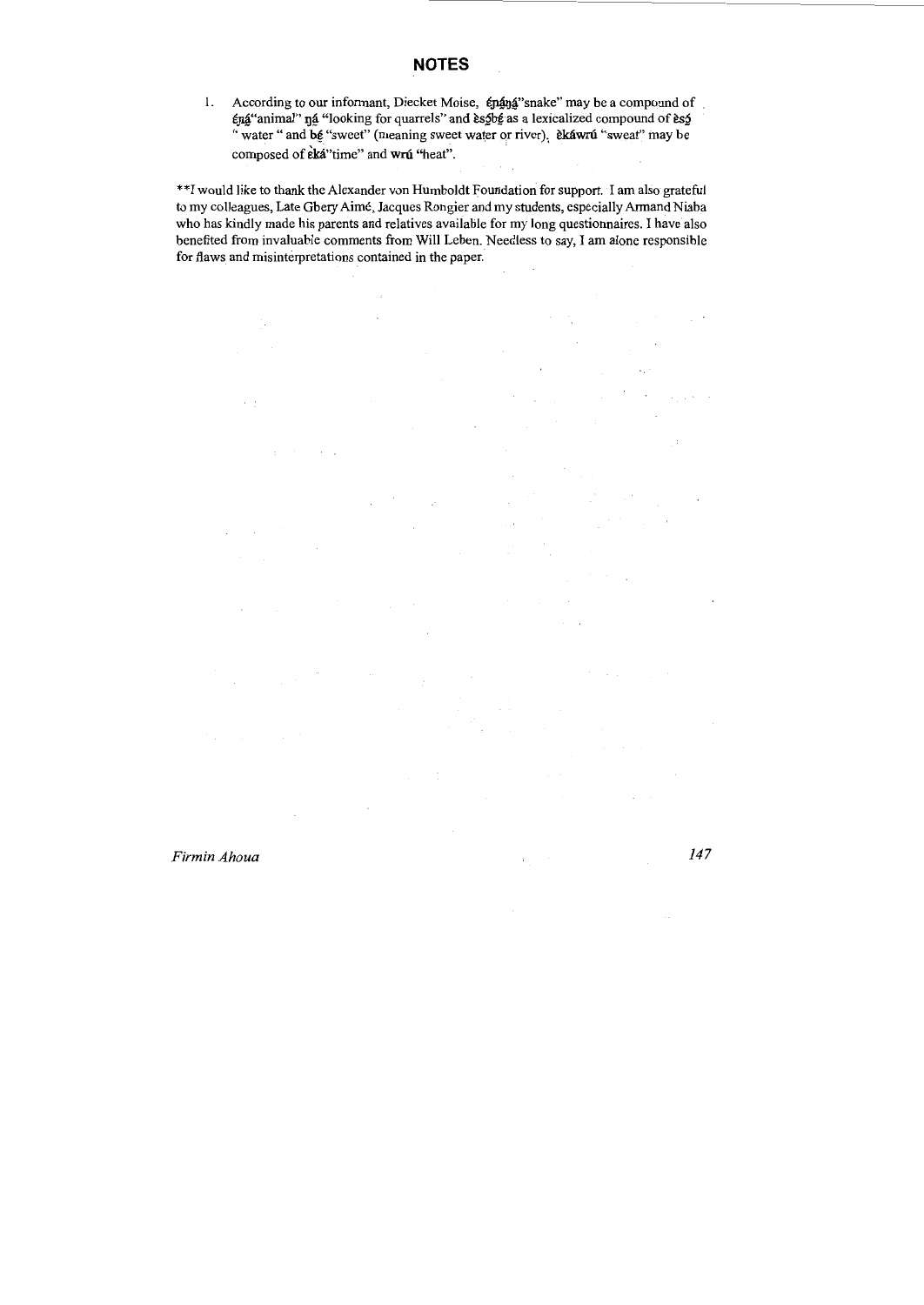## **REFERENCES**

- Ahoua, F. 2007. Reconstruction of Consonants in Bia languages. Innovation or Retention, in M. E. Kropp Dakubu, G. Akanlig-Pare, E.K. Osam and K. K. Saah, *Studies in the languages of the Volta Basin.* Vol 4,, part. 2. Legon : Combert Impressions.
- Ahoua, F. 1986. The Autosegmental Representation of Tones in Akan: More Evidence for the Tone Mapping Rule with Reference to Baule. In K. Bogers, H. van der Hulst and M. Mous (eds), *The Phonological Representation of Suprasegmentals.* Dordrecht: Foris.
- Ahoua, F. and Leben, W.1999. *Syllable Structure in Western Kwa.* Paper presented at the 21<sup>st</sup> Conference of the West African Linguistics Society, Abidjan, June 1999.
- Ahoua, F. and Leben, W. 2007. (eds). *Morphophonologie des langues kwa de Cote d'Ivoire.* Cologne : Rudiger Koppe.
- Akinlabi, A. and Urua, E-A. 2003. Foot structure in the lbibio Verb. In *Journal of African Languages and Linguistics. 2412,* pp. 119-160.
- Dolphyne, F. 1986. Tone and Grammar in Akan. The tone of possessive Construction in the Asante dialect. In K. Bogers, H. van der Hulst and M. Mous (eds), *The Phonological Representation of Suprasegmentals.*  Dordrecht : Foris
- Duponchel, L. 1971. L'avikam. In G. Dumestre (ed.) *Atlas Linguistique de Cote d'Ivoire: /es langues des regions lagunaires* . Abidjan: ILA-ACCT., pp. 255-276.
- Hé1 ult, G. 1982. L'Avikam. In: Atlas des Langues Kwa de Côte d'Ivoire ed. By G. Herault. Abidjan: ILA-ACCT. 255-276.
- Inkelas, S. and Draga, Z. 1990. *The Phonology-Syntax Connection.* Chicago and London: University of Chicago Press.
- Kiparsky, P. 1982. Lexical Morphology and Phonology. in Yang, I. s. (ed). *Linguistics in the Morning Calm.* Seoul : Hanshin.